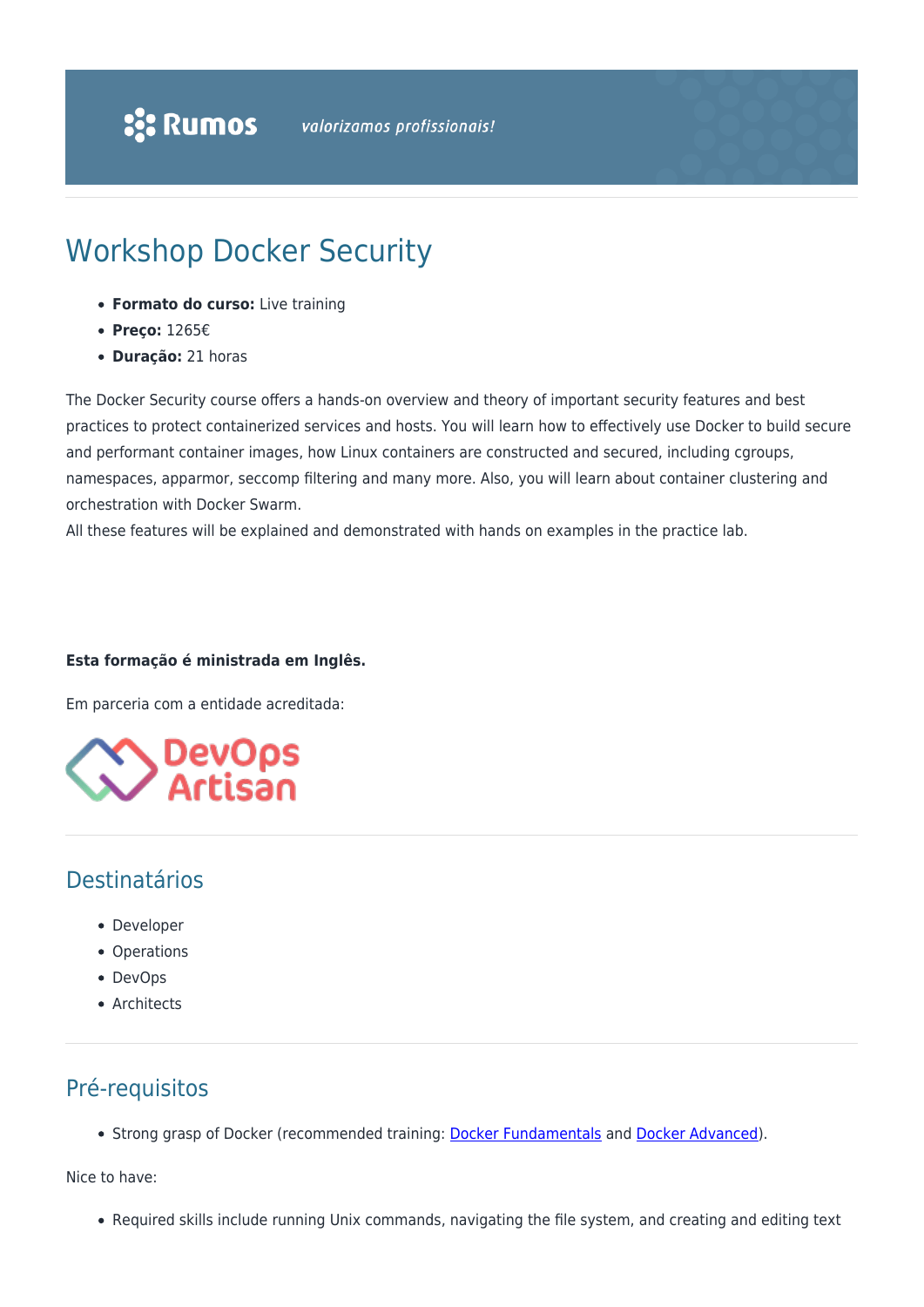### Programa

#### **Docker Recap**

- Age of Virtualization
- Why Containers?
- Docker History
- Containerization
- OS Components (Namespaces, Control Groups)
- Docker Engine
- Containers and VMs
- Docker Versions
- Docker Update Channels
- Installing Docker on Linux with steps
- Docker Images
- Image Contents
- Image Layers
- Multiple architectures support
- Image registry
- Image security
- Repositories
- Docker Commands
- Running and stopping containers
- Network types
- Working with networks
- Testing the network
- Persistent Storage in Docker
- Creating and mounting a volume
- Listing, inspecting and deleting volumes
- Logging Docker
- Explaining different log types

#### **Secure Docker Connectivity**

- Docker hub image vulnerabilities
- Possible attack vectors
- How does Docker handle security?
- Different layers of security
- Secure Docker connectivity overview
- TLS explained
- What is a Certificate Authority?
- Configuring secure Docker connectivity with steps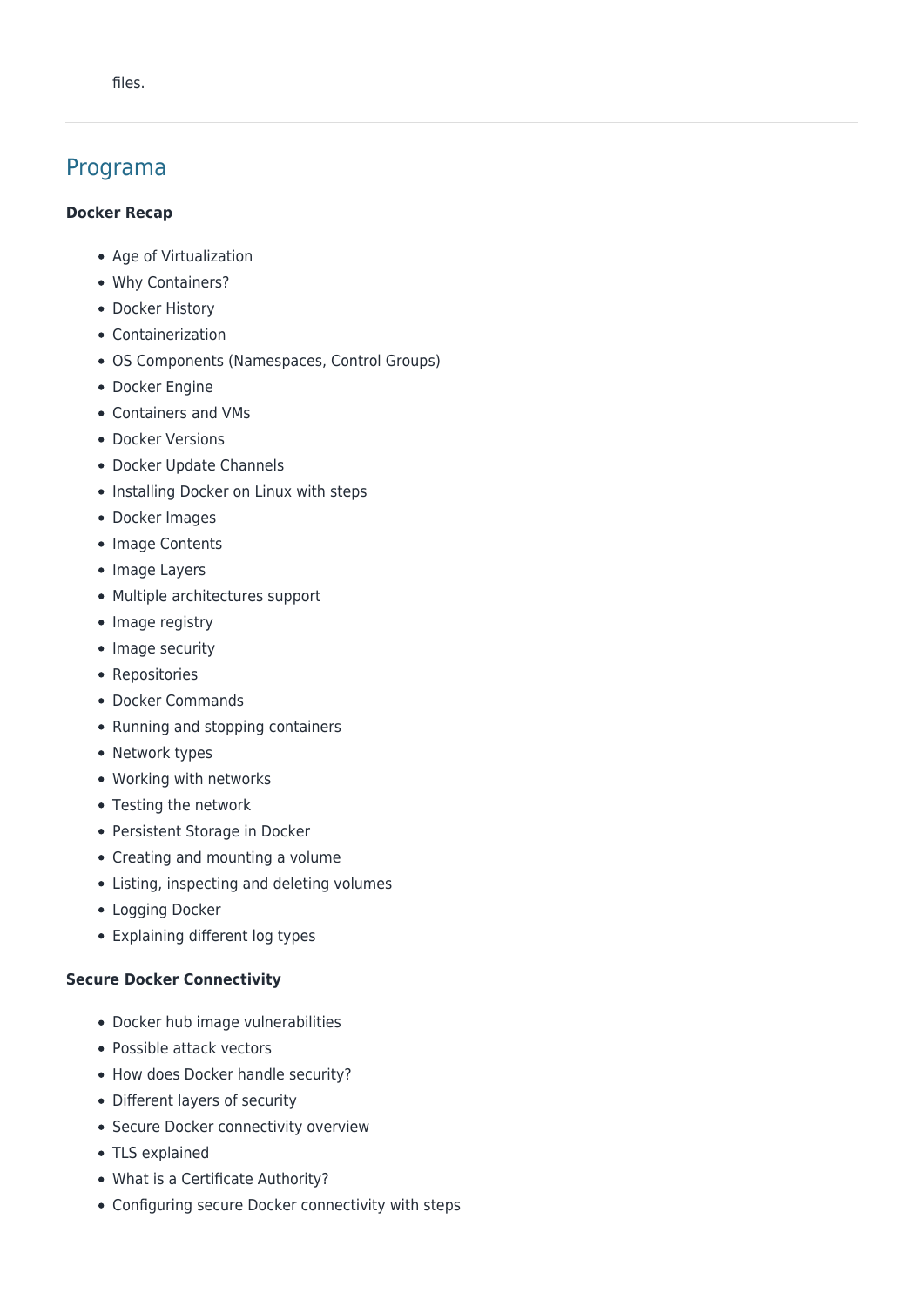#### **Secure Docker Registry**

- What is Docker Registry?
- Securing a Docker registry
- Authorization Options
- Basic authentication configuration
- Token-based authentication configuration

Hands-on Lab: Deploying a Secure Docker Registry

#### **Role-Based Access Control**

- Using authorization and roles
- Docker's Plugin API for RBA
- Enabling the authorization plugin
- Open Policy Agent (OPA) Configuration

Hands-on Lab: Implementing RBAC using AuthN and AuthZ in Docker

#### **Docker Swarm**

- What is Docker Swarm?
- Docker Swarm components explained
- Docker CLI Cluster commands
- Docker Swarm Security
- Bootstrapping a Warm Cluster
- Secrets in a Swarm Cluster with Secret rotation
- Autolock in Warm Clusters
- Backing up and recovering a Swarm Cluster

Hands-on Lab: Docker Swarm Installation and Secure Docker Swarm cluster

#### **Networking**

- Network types
- Working with networks
- Testing the network

Hands-on Lab: Docker Networking

#### **Managing Secrets**

- What are secrets
- How to manage Docker Secrets

Hands-on Lab: Managing Secrets

#### **Content Trust**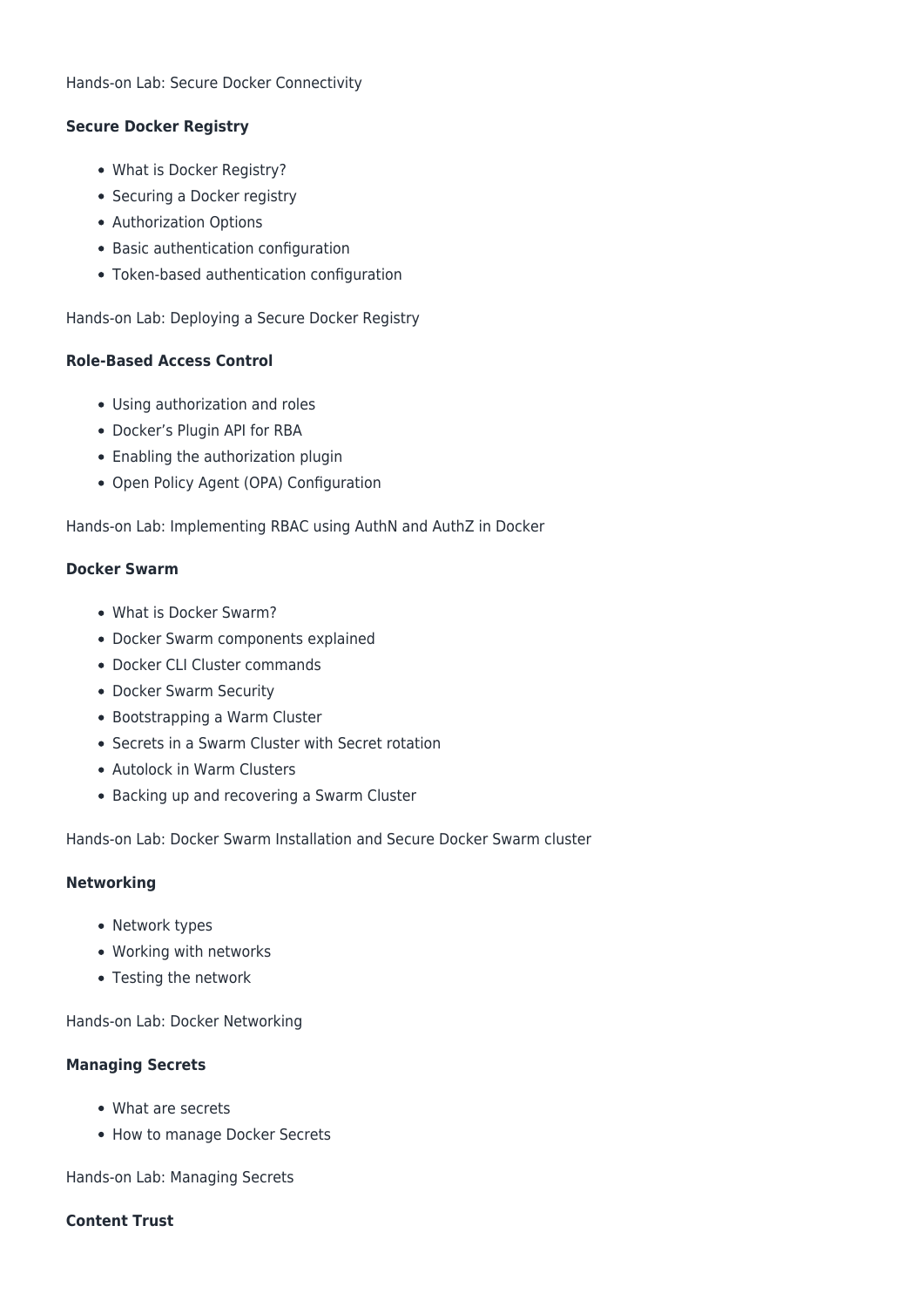- Docker Content Trust
- Image Tags signed or not signed
- Docker Content Trust Key
- Signing Images with DCT
- What is Notary

Hands-on Lab: Docker Content Trust

#### **Linux capabilities**

- What are Linux Capabilities?
- Dropping capabilities
- Using pscap tool
- Whitelisting
- Listing capabilities

Hands-on Lab: Linux Kernel Capabilities

#### **Controlling Access to Resources with Control Groups**

- Control Group
- Control Group Subsystems, hierarchy
- Managing cgroup for Containers
- Cgroup Parent Context
- Docker Cgroup Resource Limits

Hands-on Lab: Docker and Cgroups

#### **AppArmor**

- Linux Security Models
- AppArmor explained
- Developing an AppArmor Profile
- Docker and AppArmor Profiles
- Debugging AppArmor

Hands-on Lab: AppArmor and Docker

#### **Seccomp**

- How does Docker use Seccomp?
- Creating a custom Seccomp profile
- Using custom profiles for all containers
- Using the Whitelist

Hands-on Lab: Seccomp

**SELinux**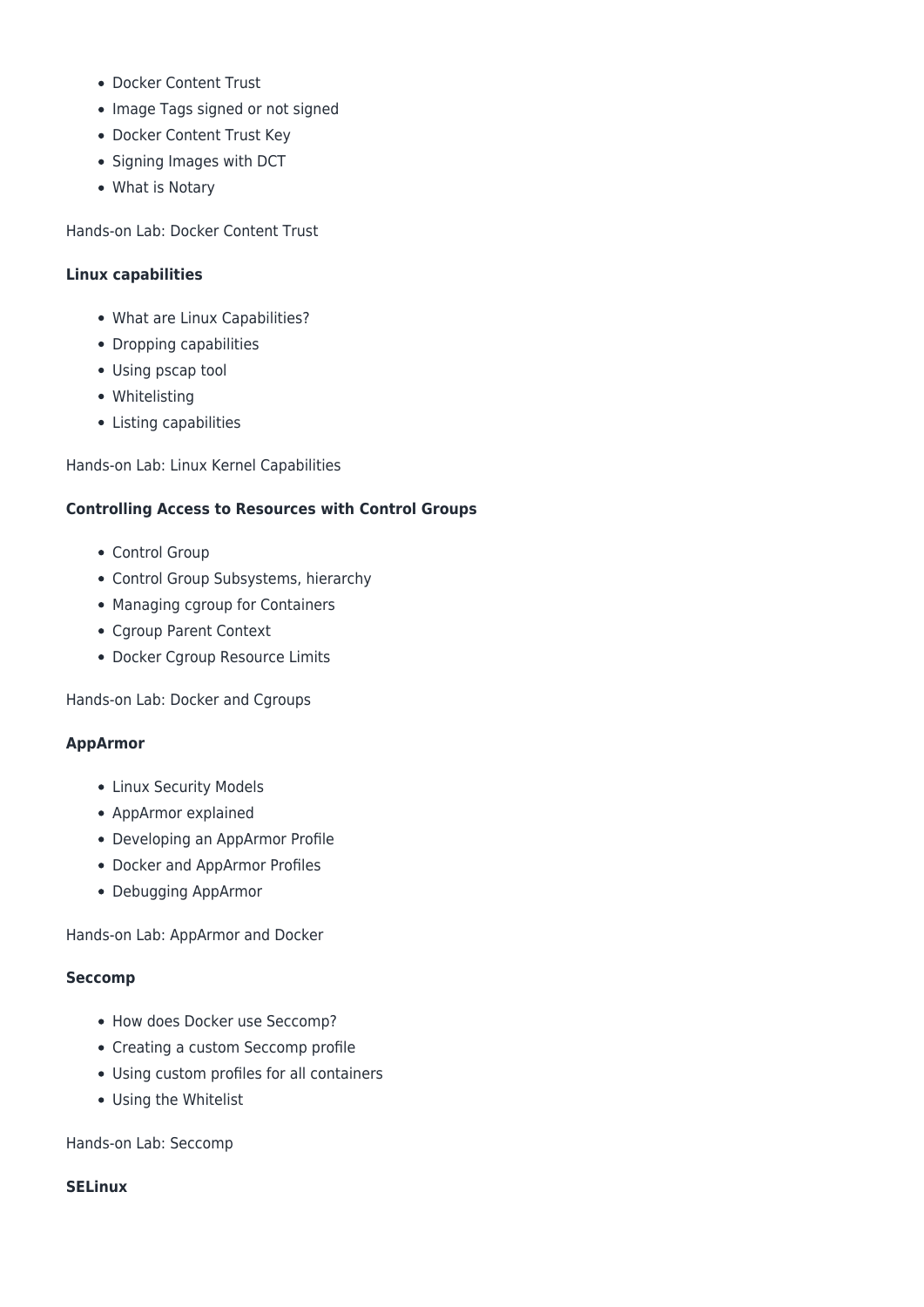- SELinux explained
- SELinux Policy, labeling and type enforcement
- Enable SELinux in Docker
- Changing SELinux behavior per Container

Hands-on Lab: SELinux

#### **DDos**

• Security approach of DoS Attacks

Hands-on Lab: Docker DDoS attacks performance

#### **Tools for security**

- Docker bench
	- What is Docker Bench
	- Docker Bench Options
- InSpec
	- What is InSpec
	- o InSpec Install
	- o Running Chef InSpec
	- o InSpec Profile Structure
	- o InSpec Community Profiles
- Anchore
	- How does Anchore work
	- Ancore Engine
	- o Installing Anchore Engine
	- Using Anchore
- Jenkins pipelines
	- Continuous integration flow
	- Continuous delivery flow
	- Continuous deployment flow
	- What is Jenkins?
	- What is a pipeline?
	- o Securing Jenkins CI/CD Pipeline with Anchore
- Dagda
	- What is Dagda?
	- o Installing and running Dagda
	- Dagda database
	- Analyzing docker images/containers
	- Monitoring running containers
	- o Getting Docker daemon events
- Sysdig Falco
	- What is Sisdig?
	- What is Falco?